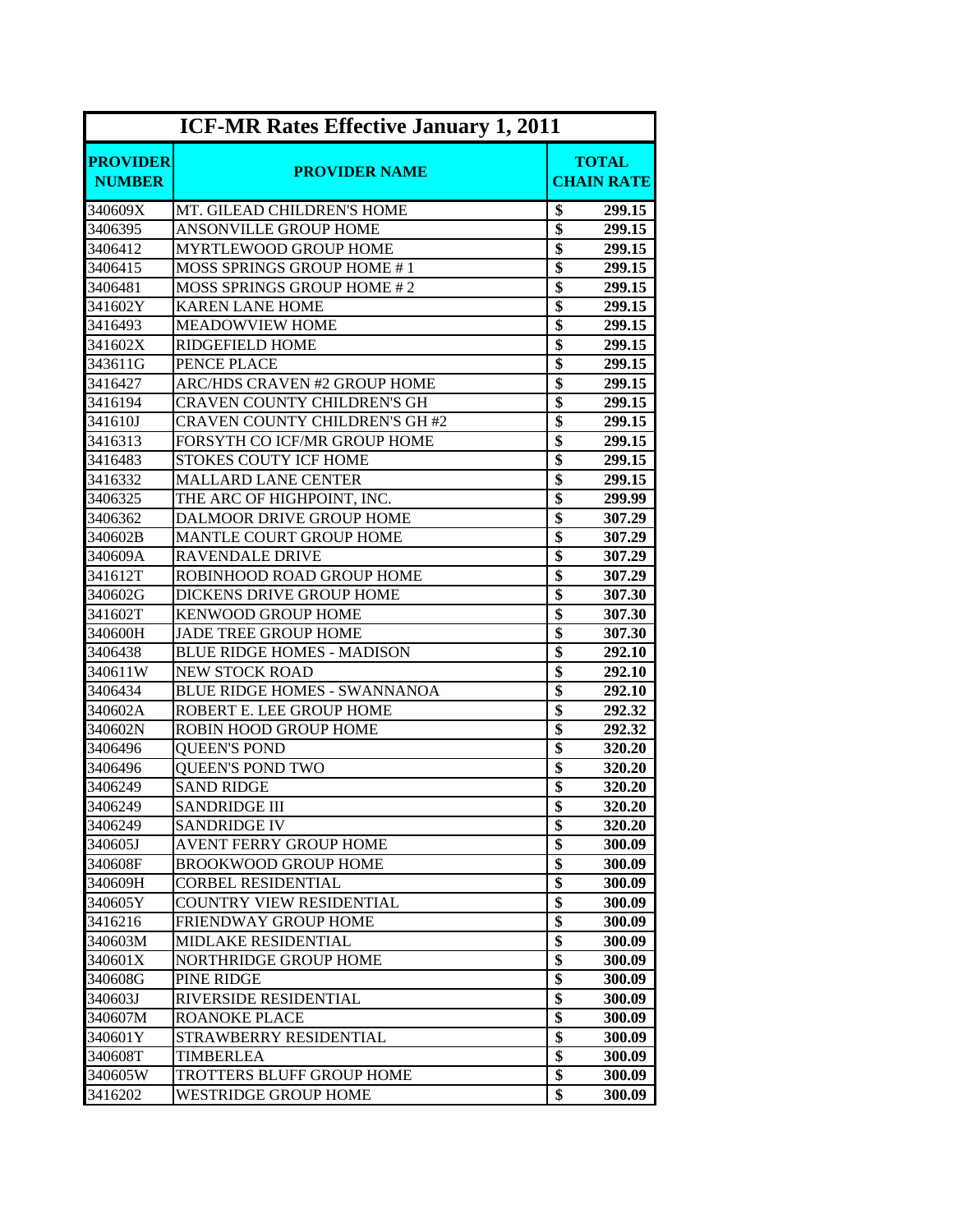| 340602M | <b>WESTSIDE RES. PROGRAM</b>         | \$              | 300.09 |
|---------|--------------------------------------|-----------------|--------|
| 340607X | <b>CHESTERFIELD GROUP HOME</b>       | \$              | 307.06 |
| 340601E | COMSERV CREEKSIDE GROUP HOME         | \$              | 307.06 |
| 340610B | <b>ELLENDALE GROUP HOME</b>          | \$              | 307.06 |
| 340603X | <b>HARTLAND GROUP HOME</b>           | \$              | 307.06 |
| 3406077 | LAURELWOOD GROUP HOME                | \$              | 307.06 |
| 340600A | LITTLE RIVER GROUP HOME              | \$              | 307.06 |
| 340611J | <b>LOWER CREEK</b>                   | \$              | 307.06 |
| 340610Z | PLAYMORE GROUP HOME                  | \$              | 307.06 |
| 341607U | HOLLIDAY'S PLACE GROUP HOME          | $\overline{\$}$ | 301.93 |
| 3406564 | <b>SUMMERLYN HOME</b>                | $\overline{\$}$ | 291.44 |
| 3406373 | <b>BELMONT GROUP HOME</b>            | $\overline{\$}$ | 307.30 |
| 3406432 | <b>CHERRYVILLE ICF-MR GROUP HOME</b> | \$              | 307.30 |
| 3406554 | FRANKLIN BLVD GROUP HOME             | \$              | 307.30 |
| 3406472 | MEEKS ROAD ICF-MR GROUP HOME         | \$              | 307.30 |
| 3406290 | <b>SPRINGDALE LANE GROUP HOME</b>    | \$              | 307.30 |
| 3406165 | A. JACK WALL GROUP HOME              | \$              | 305.64 |
| 340614T | <b>CAROLINA FARMS #1</b>             | \$              | 305.64 |
| 340614X | <b>CAROLINA FARMS #2</b>             | \$              | 305.64 |
| 3406392 | MARIE G. SMITH GROUP HOME            | \$              | 305.64 |
| 3406500 | ROBERT W. THOMPSON GH                | \$              | 305.64 |
| 340615A | <b>CAROLINA FARMS #3</b>             | \$              | 305.64 |
| 3406374 | HAYWOOD COUNTY GROUP HOME #3         | \$              | 307.29 |
| 340602W | <b>HOLY ANGELS</b>                   | \$              | 323.92 |
| 340602H | HORIZONS RC CTR. THE ARCHES          | \$              | 322.88 |
| 3406499 | HORIZONS RESIDENTIAL CARE            | \$              | 322.88 |
| 3416321 | ROSEANNE GROUP HOME                  | \$              | 292.32 |
| 3406595 | AZALEA ST.-IRENE WORTHAM RES.        | \$              | 307.30 |
| 340610T | DOGWOOD GROUP HOME                   | $\overline{\$}$ | 307.30 |
| 3406413 | ROSE STREET-IRENE WORTHAM            | \$              | 307.30 |
| 340610R | LIFE/ALBEMARLE GROUP HOME            | $\overline{\$}$ | 289.48 |
| 340610Y | <b>LIFE/BEAUFORT HEIGHTS</b>         | \$              | 289.48 |
| 340608W | LIFE/CHEROKEE TRAIL                  | \$              | 289.48 |
| 3406459 | <b>LIFE/CHERRY LANE</b>              | \$              | 289.48 |
| 340610P | LIFE/CHOWAN GROUP HOME               | \$              | 289.48 |
| 340610N | <b>LIFE/COKE AVENUE</b>              | \$              | 289.48 |
| 3406393 | LIFE/DIXON ROAD GROUP HOME           | \$              | 289.48 |
| 3406226 | LIFE/EDGEWOOD                        | \$              | 289.48 |
| 340601V | LIFE/FOLLY STREET GROUP HOME         | \$              | 289.48 |
| 340606M | LIFE/GREEN TEE LANE GH               | $\overline{\$}$ | 289.48 |
| 340606G | <b>LIFE/GREY FOX RUN HOME</b>        | \$              | 289.48 |
| 3416196 | LIFE/IDLEWOOD GROUP HOME             | $\overline{\$}$ | 289.48 |
| 340612A | LIFE/KING                            | \$              | 289.48 |
| 3416323 | LIFE/LAKEVIEW                        | \$              | 289.48 |
| 3406440 | LIFE/LAVENHAM ROAD                   | $\overline{\$}$ | 289.48 |
| 340601W | LIFE/LOCKWOOD STREET GH              | $\overline{\$}$ | 289.48 |
| 340607P | <b>LIFE/LUKE STREET</b>              | $\overline{\$}$ | 289.48 |
| 340611Z | LIFE/MACFARLAND                      | \$              | 289.48 |
| 340603U | LIFE/MCKEEL LOOP GH                  | \$              | 289.48 |
| 340611A | LIFE/MINUTE MAN                      | \$              | 289.48 |
| 340606F | LIFE/NINE FOOT ROAD HOME             | \$              | 289.48 |
| 3406441 | LIFE/OAKDALE AVENUE                  | \$              | 289.48 |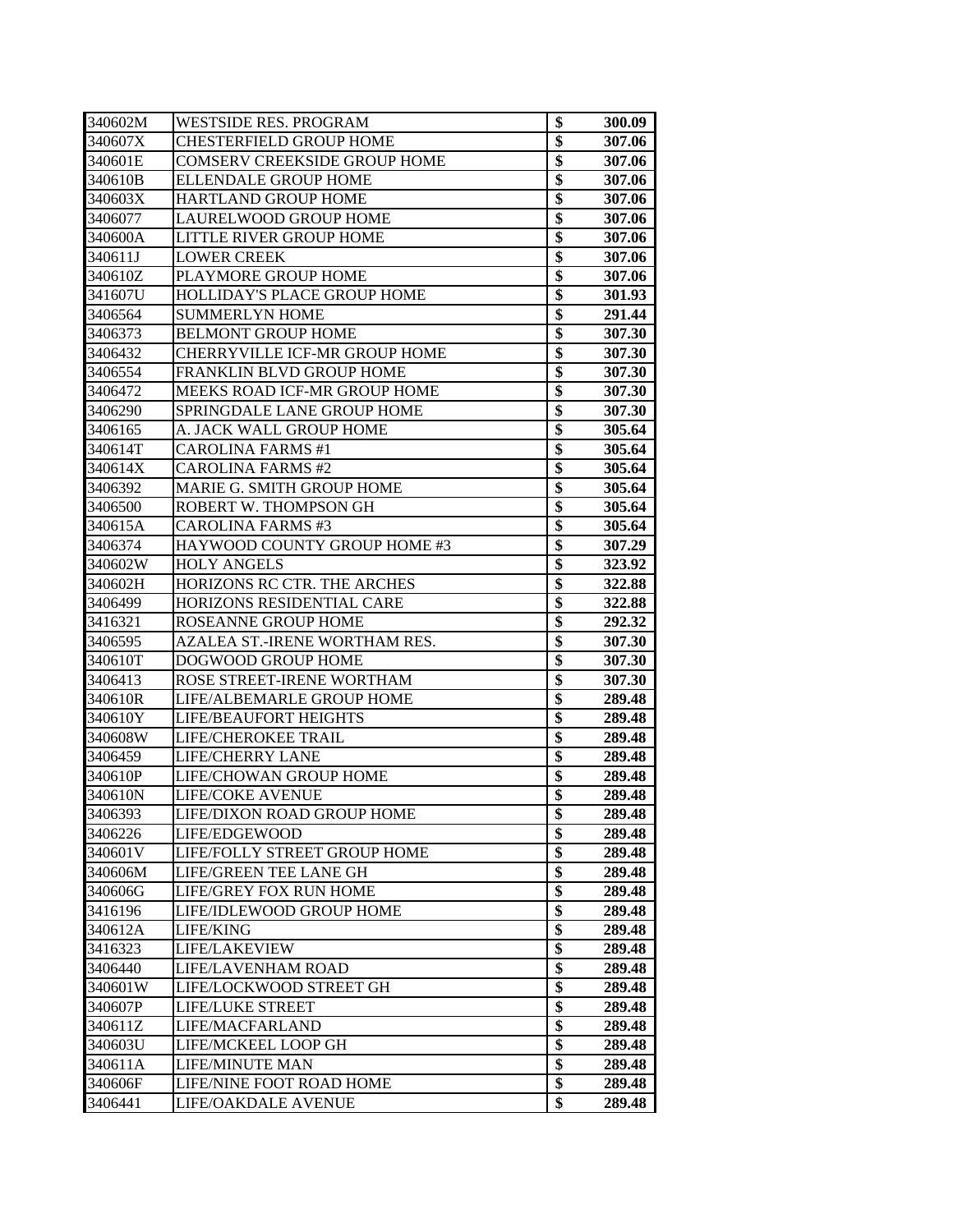| 340609T | LIFE/OLD ROPER GROUP HOME                | \$              | 289.48 |
|---------|------------------------------------------|-----------------|--------|
| 340603H | LIFE/RAVEN RIDGE GROUP HOME              | \$              | 289.48 |
| 340610A | <b>LIFE/SLATESTONE ROAD</b>              | \$              | 289.48 |
| 340610G | LIFE/TWIN ACRES GROUP HOME               | \$              | 289.48 |
| 3416328 | LIFE/WALNUT STREET GROUP HOME            | \$              | 289.48 |
| 3416319 | LIFE/WILLIAM STREET GROUP HOME           | \$              | 289.48 |
| 340609U | LIFE/WILSON STREET GROUP HOME            | $\overline{\$}$ | 289.48 |
| 3406452 | <b>ECHO FARMS GROUP HOME</b>             | $\overline{\$}$ | 293.00 |
| 3406453 | <b>GREENVILLE LOOP GROUP HOME</b>        | $\overline{\$}$ | 293.00 |
| 3406451 | <b>MYRTLE GROVE GROUP HOME</b>           | \$              | 293.00 |
| 3406352 | <b>BON REA DRIVE GROUP HOME</b>          | $\overline{\$}$ | 307.30 |
| 340600R | <b>FLOWE DRIVE GROUP HOME</b>            | \$              | 307.30 |
| 3406444 | OAK STREET GROUP HOME                    | \$              | 307.30 |
| 3406487 | <b>TUCKASEEGEE GROUP HOME</b>            | \$              | 307.30 |
| 3416485 | <b>MOUNTAIN RIDGE ICF-MR GH</b>          | $\overline{\$}$ | 303.79 |
| 3406387 | WILSON SMITH COTTAGE                     | $\overline{\$}$ | 303.79 |
| 3406410 | <b>CHILES AVENUE</b>                     | $\overline{\$}$ | 302.46 |
| 340603N | <b>IOTLA STREET GROUP HOME</b>           | \$              | 303.87 |
| 3406469 | <b>MACON GROUP HOME</b>                  | \$              | 303.87 |
| 3416324 | <b>SMOKY MOUNTAIN</b>                    | \$              | 303.87 |
| 341601Z | WEBSTER CHILDREN'S ICF-MR GH             | \$              | 303.87 |
| 3406317 | NEW RIVER COTTAGE                        | \$              | 307.30 |
| 340604Z | <b>NORTHSIDE GROUP HOME</b>              | \$              | 300.98 |
| 3406174 | AIRPORT ROAD GROUP HOME                  | $\overline{\$}$ | 300.24 |
| 340609R | DAUGHTRY FIELD ROAD GROUP HOME           | $\overline{\$}$ | 300.24 |
| 3406164 | HIGHWAY 117 GROUP HOME                   | \$              | 300.24 |
| 3406312 | <b>HOLLY STREET HOME</b>                 | $\overline{\$}$ | 300.24 |
| 3406289 | <b>LAGRANGE HOME</b>                     | \$              | 300.24 |
| 340610M | NOVA-NORWOOD AVENUE GROUP HOME           | \$              | 300.24 |
| 3406058 | RONES CHAPEL ROAD GROUP HOME             | \$              | 300.24 |
| 340608V | <b>WASHINGTON STREET EAST GROUP HOME</b> | \$              | 300.24 |
| 3406144 | <b>CATES STREET</b>                      | $\overline{\$}$ | 301.51 |
| 340607W | FRANK STREET ICF/MR GROUP HOME           | $\overline{\$}$ | 301.51 |
| 3406578 | EXTRA SPECIAL CARE                       | $\overline{\$}$ | 283.37 |
| 340604W | <b>CREST ROAD GROUP HOME</b>             | \$              | 283.37 |
| 340604J | MOORE CTY HOME FOR A ADULTS              | \$              | 283.37 |
| 3406442 | MY PLACE                                 | φ               | 283.37 |
| 3406050 | THOMAS S - KINLAW                        | \$              | 283.37 |
| 340602E | THOMAS S - DECATUR                       | \$              | 283.37 |
| 3406203 | <b>BOST CHILDREN'S CENTER</b>            | $\overline{\$}$ | 324.34 |
| 3406560 | CHRISTY WOODS GROUP HOME                 | $\overline{\$}$ | 324.34 |
| 3406305 | MICHIGAN STREET HOME                     | $\overline{\$}$ | 324.34 |
| 3406118 | WILHELM PLACE HOME                       | \$              | 324.34 |
| 3406304 | PITT COUNTY GH/AUT                       | $\overline{\$}$ | 274.03 |
| 3406530 | PITT COUNTY GROUP HOME #2                | $\overline{\$}$ | 274.03 |
| 3406541 | PITT COUNTY GROUP HOME #3                | $\overline{\$}$ | 274.03 |
| 340608Z | RALPH SCOTT/ROSEMONT                     | \$              | 306.80 |
| 340608J | RALPH SCOTT/VETERANS                     | $\overline{\$}$ | 306.80 |
| 3406306 | RALPH SCOTT GH                           | $\overline{\$}$ | 306.80 |
| 3406156 | RALPH SCOTT GROUP HOMES, #2              | $\overline{\$}$ | 306.80 |
| 340600M | RALPH SCOTT/LARAMIE DRIVE                | \$              | 306.80 |
| 3406421 | <b>BLANCHE DRIVE</b>                     | \$              | 300.75 |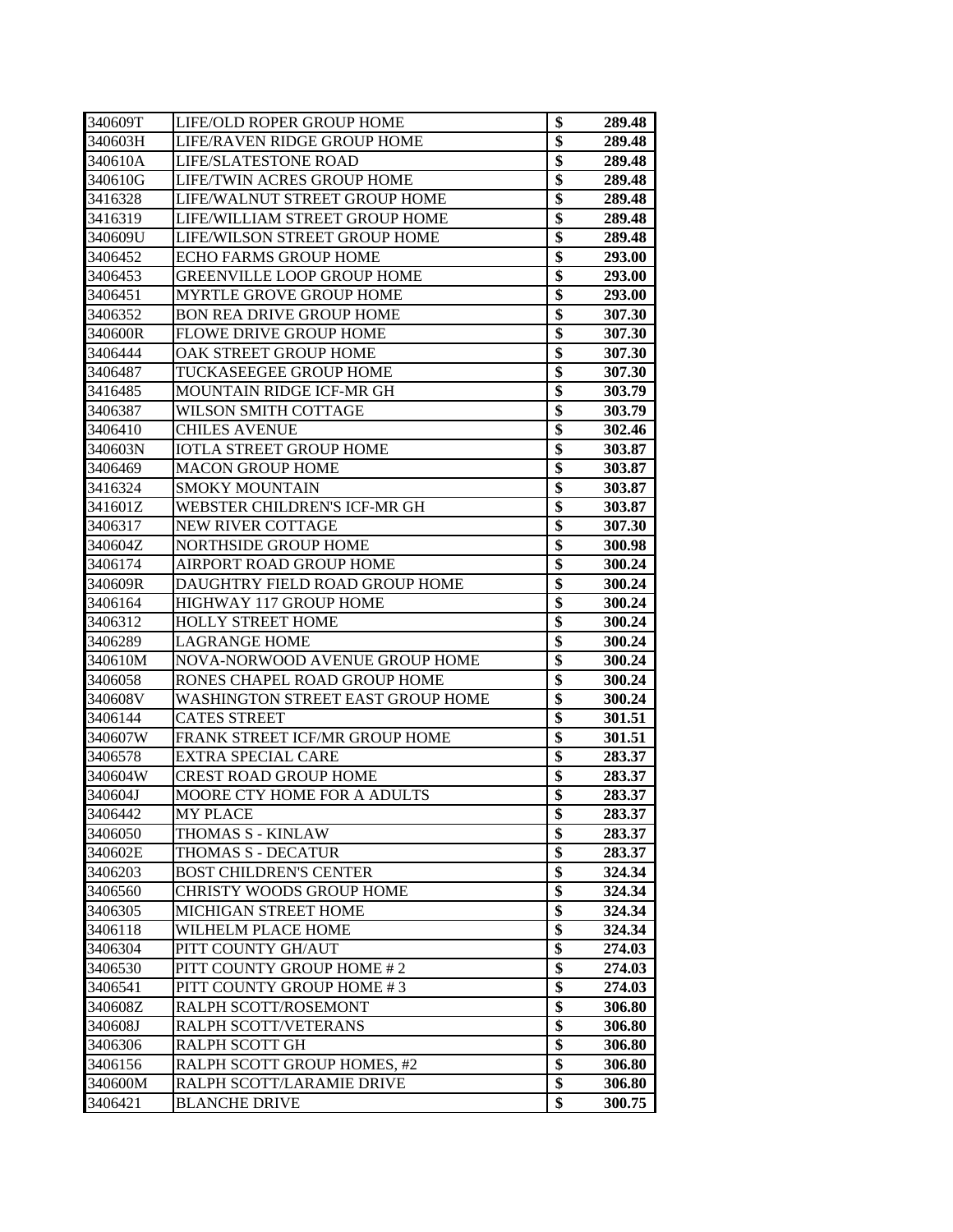| 3406476 | DARTMOUTH GROUP HOME              | \$              | 300.75 |
|---------|-----------------------------------|-----------------|--------|
| 340605A | ELECTRA DRIVE GROUP HOME          | $\overline{\$}$ | 300.75 |
| 3406477 | <b>FOREST CREEK GROUP HOME</b>    | $\overline{\$}$ | 300.75 |
| 3406380 | <b>GEORGIA COURT</b>              | \$              | 300.75 |
| 340608X | <b>HEATHCROFT</b>                 | \$              | 300.75 |
| 340603F | <b>HELMSDALE GROUP HOME</b>       | \$              | 300.75 |
| 342606W | KONNOAK DRIVE GROUP HOME          | \$              | 300.75 |
| 340609J | <b>LEAVES</b>                     | \$              | 300.75 |
| 340611E | <b>MCCORMICK</b>                  | $\overline{\$}$ | 300.75 |
| 3416135 | <b>STARNES GROUP HOME</b>         | \$              | 300.75 |
| 340606U | ROCKWOOD GROUP HOME               | \$              | 300.75 |
| 3406390 | <b>ROLLING MEADOWS</b>            | $\overline{\$}$ | 300.75 |
| 340606V | STONEGATE GROUP HOME              | $\overline{\$}$ | 300.75 |
| 3406385 | <b>HUNTLEIGH GROUP HOME</b>       | $\overline{\$}$ | 300.75 |
| 340609Y | WOODBEND                          | $\overline{\$}$ | 300.75 |
| 3416510 | VOCA/APPLE VALLEY CARE CENTER I   | $\overline{\$}$ | 300.75 |
| 341604E | VOCA/APPLE VALLEY                 | $\overline{\$}$ | 300.75 |
| 340600J | <b>VOCA/COUNTRY GROUP HOME</b>    | $\overline{\$}$ | 300.75 |
| 340600W | <b>VOCA/CREEKWAY</b>              | $\overline{\$}$ | 300.75 |
| 3416450 | VOCA/DENBUR DRIVE GROUP HOME      | \$              | 300.75 |
| 3416365 | VOCA/BLAIRFIELD                   | \$              | 300.75 |
| 3406357 | VOCA/FREEDOM GROUP HOME           | \$              | 300.75 |
| 340600T | VOCA/GENTRY GROUP HOME            | \$              | 300.75 |
| 340605R | VOCA/GREENWOOD GROUP HOME         | \$              | 300.75 |
| 3406377 | VOCA/HARRISBURG GROUP HOME        | \$              | 300.75 |
| 340600G | <b>VOCA/HICKORY GROUP HOME</b>    | $\overline{\$}$ | 300.75 |
| 340604P | <b>VOCA/HICKORY II GROUP HOME</b> | $\overline{\$}$ | 300.75 |
| 3416528 | <b>VOCA/KIMSEY</b>                | $\overline{\$}$ | 300.75 |
| 3416085 | VOCA/COLLEGE STREET               | \$              | 300.75 |
| 340606H | <b>VOCA/LAUREL GROUP HOME</b>     | \$              | 300.75 |
| 340605U | VOCA/LAURELWOOD GROUP HOME        | \$              | 300.75 |
| 3406139 | <b>VOCA/MALLARD DRIVE</b>         | \$              | 300.75 |
| 340605N | VOCA/MASON GROUP HOME             | \$              | 300.75 |
| 3406264 | VOCA/MEADOWOOD                    | \$              | 300.75 |
| 3416586 | VOCA/NORWICH GROUP HOME           | $\overline{\$}$ | 300.75 |
| 3406184 | VOCA/OAK GROUP HOME               | \$              | 300.75 |
| 340606P | VOCA/OAKHAVEN GROUP HOME          | \$              | 300.75 |
| 3406532 | VOCA/OBIE GROUP HOME              | \$              | 300.75 |
| 340605M | VOCA/OLIVE STREET HOME            | \$              | 300.75 |
| 3406355 | VOCA/OTIS GROUP HOME              | \$              | 300.75 |
| 3406429 | VOCA/PURSER GROUP HOME            | \$              | 300.75 |
| 340604X | VOCA/ROLLINS GROUP HOME           | \$              | 300.75 |
| 340606N | VOCA/SANDBURG GROUP HOME          | $\overline{\$}$ | 300.75 |
| 340605T | VOCA/SECOND ST. GROUP HOME        | $\overline{\$}$ | 300.75 |
| 3406381 | VOCA/SIMPSON GROUP HOME           | \$              | 300.75 |
| 340604R | VOCA/SIXTH STREET GROUP HOME      | \$              | 300.75 |
| 3406186 | VOCA/ST.JOHN'S CHURCH GH          | \$              | 300.75 |
| 340606R | VOCA/TODDVILLE GROUP HOME         | $\overline{\$}$ | 300.75 |
| 340600B | VOCA/WILSON GROUP HOME            | \$              | 300.75 |
| 3406049 | VOCA/WOODBRIDGE GROUP HOME        | \$              | 300.75 |
| 340603Y | VOCA/WOODLAND GROUP HOME          | \$              | 300.75 |
| 340603Z | VOCA/YOUNG GROUP HOME             | $\overline{\$}$ | 300.75 |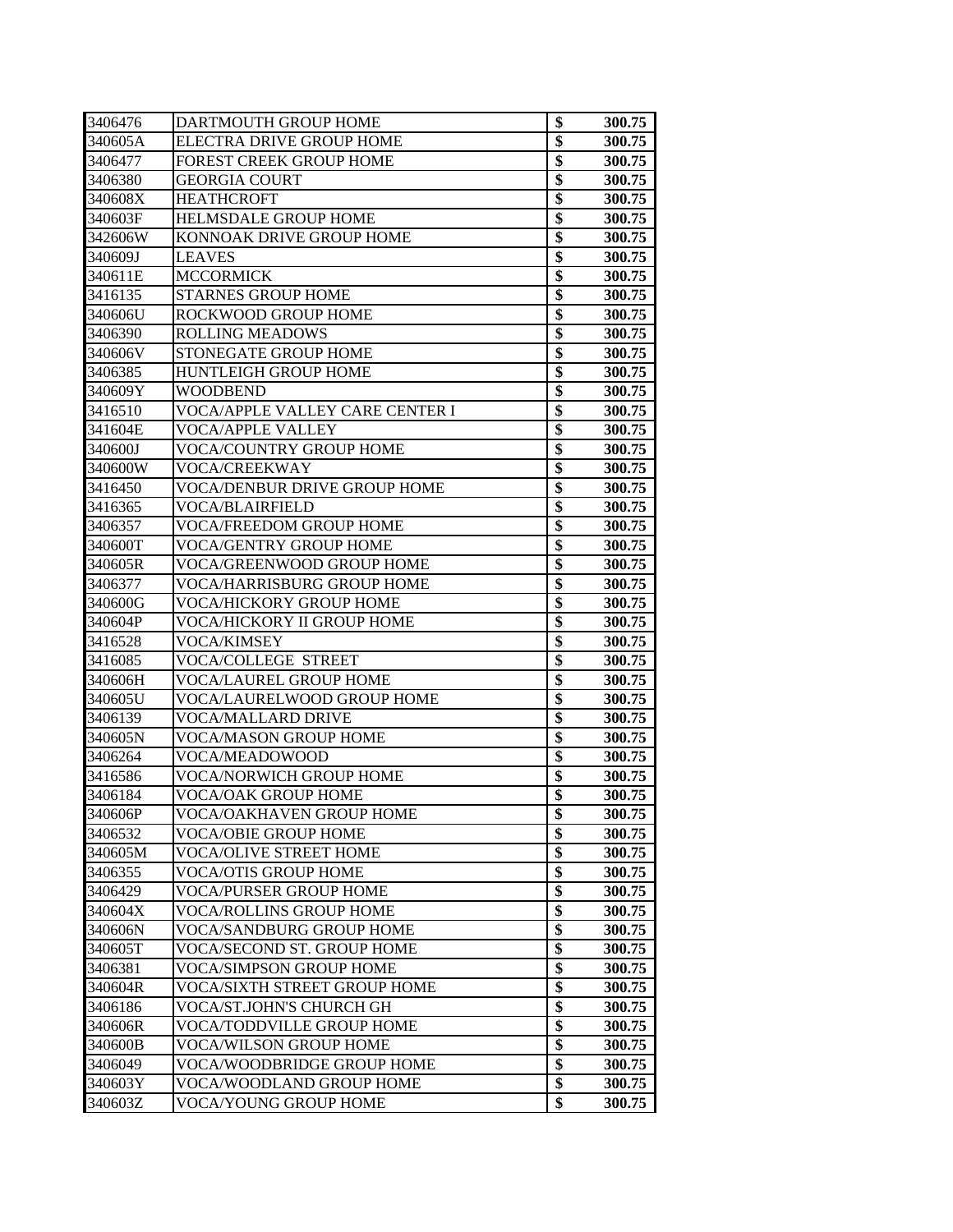| 3416333 | VOCA/SEVEN OAKS ROAD - DURHAM                 | \$              | 300.75 |
|---------|-----------------------------------------------|-----------------|--------|
| 3416510 | VOCA/WELLBORN                                 | $\overline{\$}$ | 300.75 |
| 340610U | RES. SERVICES INC./CHRISTOPHER ROAD           | \$              | 294.95 |
| 3406544 | RES. SERVICES INC./QUAIL ROOST DRIVE          | \$              | 294.95 |
| 3406356 | RES. SERVICES Retirement Center (Spring Glen) | \$              | 294.95 |
| 340603P | RES. SERVICES INC./SHADY LAWN                 | \$              | 294.95 |
| 3406331 | RES. SERVICES INC./SILO                       | \$              | 294.95 |
| 3406482 | RES. SERVICES INC./W. MAIN (CARRBORO)         | \$              | 294.95 |
| 3416403 | <b>ASHLEY HEIGHTS HOME</b>                    | $\overline{\$}$ | 298.04 |
| 3406513 | <b>BONNIE LANE</b>                            | $\overline{\$}$ | 298.04 |
| 3406525 | <b>BOXWOOD</b>                                | $\overline{\$}$ | 298.04 |
| 3406526 | <b>BROOKWOOD</b>                              | \$              | 298.04 |
| 3406527 | <b>CANTERBURY ROAD HOME</b>                   | \$              | 298.04 |
| 3416508 | <b>CHANDLER ROAD HOME</b>                     | \$              | 298.04 |
| 3416565 | <b>COLLEGE PARK</b>                           | \$              | 298.04 |
| 3406516 | <b>COUNTRY MANOR HOME</b>                     | \$              | 298.04 |
| 3406514 | <b>DAL-WAN HEIGHTS</b>                        | \$              | 298.04 |
| 3416536 | <b>DOVE ROAD</b>                              | \$              | 298.04 |
| 3416479 | <b>EASTBROOK</b>                              | \$              | 298.04 |
| 3416342 | ERWIN#2                                       | \$              | 298.04 |
| 3416341 | <b>ERWIN GROUP HOME</b>                       | \$              | 298.04 |
| 3416367 | FAN JOY I                                     | \$              | 298.04 |
| 3406515 | FAN JOY II                                    | $\overline{\$}$ | 298.04 |
| 3416320 | FORSYTH GROUP HOME I                          | \$              | 298.04 |
| 3416327 | FORSYTH GROUP HOME II                         | \$              | 298.04 |
| 3416152 | <b>GUILFORD I</b>                             | \$              | 298.04 |
| 3416153 | <b>GUILFORD II</b>                            | \$              | 298.04 |
| 3416288 | <b>GUILFORD III</b>                           | $\overline{\$}$ | 298.04 |
| 3406511 | <b>HEATH AVENUE HOME</b>                      | $\overline{\$}$ | 298.04 |
| 3416491 | <b>HOFFMAN HOME</b>                           | \$              | 298.04 |
| 341602V | HOLLINGSWOOD HOME                             | \$              | 298.04 |
| 3416112 | <b>HOLLOWAY STREET HOME</b>                   | $\overline{\$}$ | 298.04 |
| 3406448 | <b>HOPE MILLS</b>                             | \$              | 298.04 |
| 341601B | LAKEWOOD                                      | \$              | 298.04 |
| 3406517 | <b>LAURA SPRINGS</b>                          | $\overline{\$}$ | 298.04 |
| 3416563 | LEE FOREST GROUP HOME                         | $\overline{\$}$ | 298.04 |
| 3406512 | <b>LEWIS FORKS</b>                            | \$              | 298.04 |
| 3416345 | <b>LILLINGTON HOME</b>                        | $\overline{\$}$ | 298.04 |
| 341602U | <b>LINOAK GROUP HOME</b>                      | \$              | 298.04 |
| 3416218 | <b>LYNN ROAD HOME</b>                         | $\overline{\$}$ | 298.04 |
| 3416340 | <b>MAGNOLIA DRIVE</b>                         | \$              | 298.04 |
| 3416132 | MINERAL SPRINGS I & II                        | \$              | 298.04 |
| 3406518 | <b>MYRON PLACE</b>                            | $\overline{\$}$ | 298.04 |
| 3416419 | <b>OAKDALE</b>                                | $\overline{\$}$ | 298.04 |
| 3416375 | OLD FARM ROAD HOME                            | \$              | 298.04 |
| 3416574 | <b>PARK AVENUE</b>                            | \$              | 298.04 |
| 3416426 | PENNY LANE I                                  | \$              | 298.04 |
| 3416475 | PENNY LANE II                                 | \$              | 298.04 |
| 340606Z | <b>PINEWOOD</b>                               | \$              | 298.04 |
| 3406522 | PLEASANT ACRES                                | $\overline{\$}$ | 298.04 |
| 3416130 | RIDGECREST I & II                             | \$              | 298.04 |
| 3416393 | <b>RIVERVIEW</b>                              | \$              | 298.04 |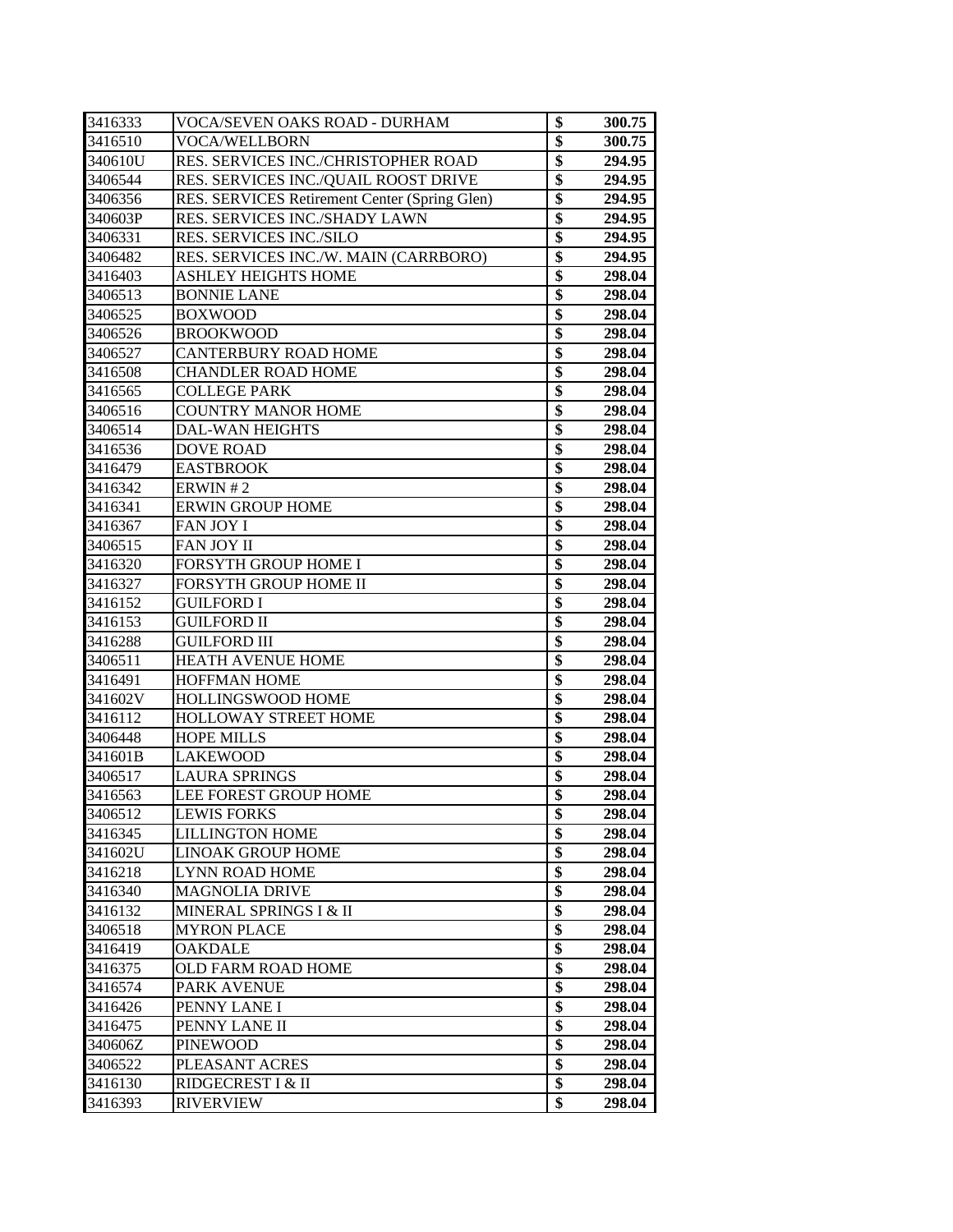| 3416350 | ROCKWELL FACILITY                   | \$              | 298.04 |
|---------|-------------------------------------|-----------------|--------|
| 3416561 | <b>SCOTLAND FOREST HOME</b>         | \$              | 298.04 |
| 3406521 | SHANNONBROOK                        | \$              | 298.04 |
| 3406520 | <b>SHERWOOD PARK</b>                | \$              | 298.04 |
| 3406519 | <b>SMITH STREET HOME</b>            | \$              | 298.04 |
| 3406447 | <b>SOUTHERN AVENUE</b>              | \$              | 298.04 |
| 3416555 | <b>STEM ROAD HOME</b>               | \$              | 298.04 |
| 340607A | <b>STONE RIDGE</b>                  | \$              | 298.04 |
| 3416594 | <b>STRICKLAND BRIDGE A &amp; B</b>  | $\overline{\$}$ | 298.04 |
| 3416397 | SUNNY HILL                          | \$              | 298.04 |
| 3416577 | <b>SUNNY HILL II</b>                | $\overline{\$}$ | 298.04 |
| 3416150 | THOMAS STREET HOME                  | \$              | 298.04 |
| 3416465 | TWENTY THIRD STREET                 | \$              | 298.04 |
| 3406524 | <b>TWIN BROOKS</b>                  | \$              | 298.04 |
| 3416529 | WAKULLA I & II                      | $\overline{\$}$ | 298.04 |
| 3406523 | <b>WENDOVER</b>                     | \$              | 298.04 |
| 3416549 | WILDCAT GROUP HOME                  | $\overline{\$}$ | 298.04 |
| 3406584 | WILMINGTON ROAD GROUP HOME          | \$              | 298.04 |
| 3416126 | YADKIN I                            | \$              | 298.04 |
| 3416178 | YADKIN II & III                     | \$              | 298.04 |
| 343601U | PINEBROOK ICF-MR GROUP HOME         | \$              | 298.04 |
| 343609V | <b>RAYSIDE ICF/MR</b>               | \$              | 298.04 |
| 3436562 | FOREST BEND GROUP HOME              | $\overline{\$}$ | 298.04 |
| 3436402 | <b>COUNTRY COVE</b>                 | \$              | 298.04 |
| 3416229 | <b>GRANVILLE COUNTY GH</b>          | $\overline{\$}$ | 298.04 |
| 3416336 | HOWELL'S-CHARLOTTE                  | \$              | 271.52 |
| 3416259 | HOWELL'S-LAGRANGE                   | $\overline{\$}$ | 271.52 |
| 3416279 | HOWELL'S-RIVERBEND                  | \$              | 271.52 |
| 3416193 | HOWELL'S-WALNUT CREEK               | \$              | 271.52 |
| 3416034 | HOWELL'S-LAGRANGE (BEAR CREEK)      | \$              | 272.27 |
| 341609E | HOWELL'S-BURTONWOOD                 | \$              | 292.02 |
| 341610V | HOWELL'S-FOREST HILLS               | \$              | 292.02 |
| 3416585 | <b>HOWELL'S-FRIENDLY AVENUE</b>     | $\overline{\$}$ | 292.02 |
| 3416471 | HOWELL'S-GATEWOOD                   | $\overline{\$}$ | 292.02 |
| 341605H | HOWELL'S-HOLDEN ROAD                | $\overline{\$}$ | 292.02 |
| 341610W | HOWELL'S-KING GEORGE                | $\overline{\$}$ | 292.02 |
| 341609P | HOWELL'S-LAKEVIEW                   | \$              | 292.02 |
| 341608H | HOWELL'S-MONROE ROAD                | \$              | 292.02 |
| 3426140 | HOWELL'S-SHELBOURNE PLACE           | \$              | 292.02 |
| 341602Z | HOWELL'S-RIDGELY OAK                | \$              | 292.02 |
| 3416073 | HOWELL'S-ROLLINGWOOD                | \$              | 292.02 |
| 3406316 | ** HOWELL'S-SCOTTHURST I & II       | $\overline{\$}$ | 292.02 |
| 341602J | HOWELL'S-WESTMINISTER               | \$              | 292.02 |
| 3416167 | HOWELL'S-WESTRIDGE ROAD             | $\overline{\$}$ | 292.02 |
| 341604A | HOWELL'S-GREENVILLE (TAR RIVER)     | \$              | 489.07 |
| 3406301 | <b>ROUSE'S GROUP HOME</b>           | \$              | 274.26 |
| 340611X | <b>ROUSE'S GROUP HOME #6</b>        | \$              | 274.26 |
| 3406347 | <b>SKILL CREATIONS-CLINTON</b>      | $\overline{\$}$ | 288.14 |
| 3406250 | SKILL CREATIONS-COASTAL HOUSE       | $\overline{\$}$ | 288.14 |
| 340602P | <b>SKILL CREATIONS-DUPLIN HOUSE</b> | $\overline{\$}$ | 288.14 |
| 340603T | <b>SKILL CREATIONS-EAST</b>         | \$              | 288.14 |
| 3406339 | SKILL CREATIONS-GOLDSBORO           | \$              | 288.14 |